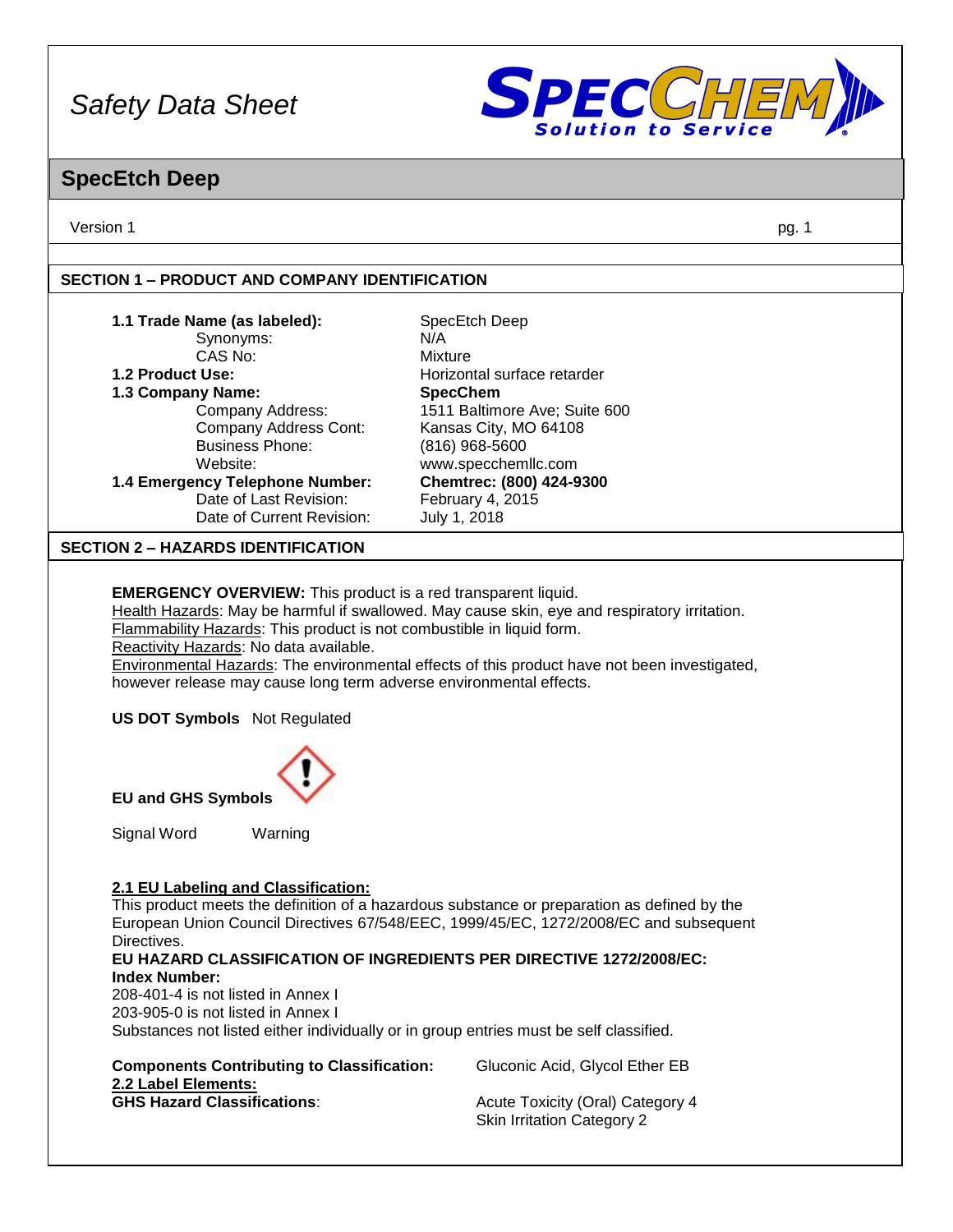

## **SpecEtch Deep**

| Version 1                                                           | pg. 2                                                                                              |
|---------------------------------------------------------------------|----------------------------------------------------------------------------------------------------|
|                                                                     | Eye Irritation Category 2A                                                                         |
| <b>Hazard Statements:</b>                                           | H302 Harmful if swallowed                                                                          |
|                                                                     | H312 Harmful in contact with skin                                                                  |
|                                                                     | H332 Harmful if inhaled                                                                            |
|                                                                     | H315 Causes skin irritation                                                                        |
|                                                                     | H319 Causes serious eye irritation                                                                 |
| <b>Precautionary Statements:</b>                                    | P261 Avoid breathing                                                                               |
|                                                                     | dust/fume/gas/mist/vapours/spray.                                                                  |
|                                                                     | P264 Wash thoroughly after handling.                                                               |
|                                                                     | P270 Do not eat, drink or smoke when using                                                         |
|                                                                     | this product.                                                                                      |
|                                                                     | P271 Use only outdoors or in a well-ventilated                                                     |
|                                                                     | area.                                                                                              |
|                                                                     | P280 Wear protective gloves/ protective                                                            |
|                                                                     | clothing/ eye protection/ face protection.                                                         |
| <b>Response Statements:</b>                                         | P301+P312 IF SWALLOWED: Call a POISON                                                              |
|                                                                     | CENTER/Doctor if you feel unwell.                                                                  |
|                                                                     | P304+P340 IF INHALED: Remove person to                                                             |
|                                                                     | fresh air and keep comfortable for breathing.                                                      |
|                                                                     | P330 Rinse mouth.                                                                                  |
|                                                                     | P302+P352 IF ON SKIN: Wash with plenty of                                                          |
|                                                                     | water.                                                                                             |
|                                                                     | P362+P364 Take off contaminated clothing and                                                       |
|                                                                     | wash it before reuse.                                                                              |
|                                                                     | P332+P313 If skin irritation occurs: Get medical                                                   |
|                                                                     | advice/attention.                                                                                  |
|                                                                     | P305+P351+P338 IF IN EYES: Rinse                                                                   |
|                                                                     | cautiously with water for several minutes.                                                         |
|                                                                     | Remove contact lenses, if present and easy to                                                      |
|                                                                     | do. Continue rinsing.                                                                              |
|                                                                     | P337+P313 If eye irritation persists: Get                                                          |
|                                                                     | medical advice/attention.                                                                          |
| <b>Storage Statements:</b>                                          | None.                                                                                              |
| <b>Disposal Statements:</b>                                         | P501 Dispose of contents/container in                                                              |
|                                                                     | accordance with                                                                                    |
|                                                                     | local/regional/national/international regulations.                                                 |
| 2.3 Health Hazards or Risks From Exposure:                          |                                                                                                    |
| <b>Symptoms of Overexposure by Route of Exposure:</b>               |                                                                                                    |
|                                                                     | The most significant routes of overexposure for this product are by contact with skin or eyes. The |
| symptoms of overexposure are described in the following paragraphs. |                                                                                                    |
| Acute:                                                              |                                                                                                    |
|                                                                     | Inhalation: Mist or spray may cause irritation, cough, shortness of breath, or sore throat         |
| Skin Contact: Contact may cause redness and irritation.             |                                                                                                    |
| Eve Contact: May cause ave irritation                               |                                                                                                    |

Eye Contact: May cause eye irritation.

Ingestion: May cause nausea, vomiting, diarrhea, and abdominal pain.

**Chronic:** No data available.

#### **Target Organs:**

Acute: Skin, Eyes, Respiratory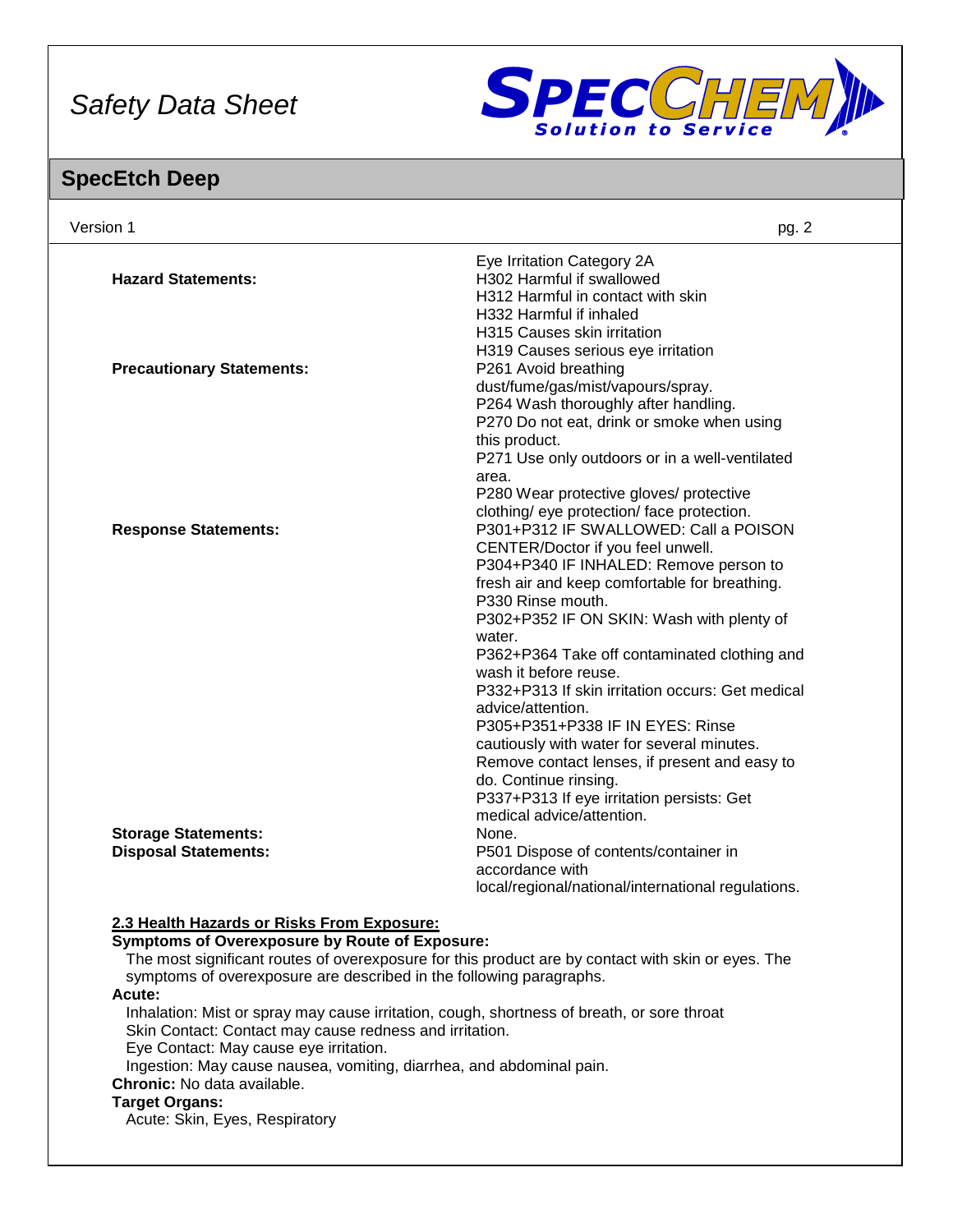

### **SpecEtch Deep**

Version 1 pg. 3

Chronic: N/A

#### **SECTION 3 – COMPOSITION / INFORMATION ON INGREDIENTS**

| <b>Hazardous Ingredients</b>                                                                                                      | $WT\%$ | <b>CAS No.</b> | <b>EINECS No.</b> 1 | <b>Hazard Classification</b>              |
|-----------------------------------------------------------------------------------------------------------------------------------|--------|----------------|---------------------|-------------------------------------------|
| Gluconic Acid                                                                                                                     | 10%    | 526-95-4       | 208-401-4           | Skin Irrit. 2, Eye Irrit. 2A              |
| Glycol Ether EB                                                                                                                   | 2.5%   | 111-76-2       | 203-905-0           | Acute Tox. 4, Skin Irrit. 2, Eye Irrit. 2 |
| Balance of other ingredients are non-hazardous or less than 1% in concentration (or 0.1% for carcinogens, reproductive toxins, or |        |                |                     |                                           |
| respiratory sensitizers).                                                                                                         |        |                |                     |                                           |

**Note:** All WHMIS required information is included in appropriate sections based on the ANSI Z400.1-2010 format. This product has been classified in accordance with the hazard criteria of the CPR and the MSDS contains all the information required by the CPR, EU Directives and the Japanese Industrial Standard JIS Z 7250:2000

#### **SECTION 4 – FIRST AID MEASURES**

#### **4.1 Description of First Aid Measures:**

| <b>Eye Contact:</b>                                                                  | If product enters the eyes, flush with plenty of water or eye wash        |  |  |
|--------------------------------------------------------------------------------------|---------------------------------------------------------------------------|--|--|
|                                                                                      | solution for several minutes. Remove contacts if present and easy to do.  |  |  |
|                                                                                      | Seek medical attention if irritation persists.                            |  |  |
| <b>Skin Contact:</b>                                                                 | Wash skin thoroughly with soap and water after handling. Seek medical     |  |  |
|                                                                                      | attention if irritation develops and persists.                            |  |  |
| Inhalation:                                                                          | If breathing becomes difficult, remove victim to fresh air. If necessary, |  |  |
|                                                                                      | use artificial respiration to support vital functions. Seek medical       |  |  |
|                                                                                      | attention.                                                                |  |  |
| Ingestion:                                                                           | If product is swallowed, call physician or poison center immediately. If  |  |  |
|                                                                                      | professional advice is not available, do not induce vomiting. Never       |  |  |
|                                                                                      |                                                                           |  |  |
|                                                                                      | induce vomiting or give dilutents (milk or water) to someone who is       |  |  |
|                                                                                      | unconscious, having convulsions, or who cannot swallow. Seek medical      |  |  |
|                                                                                      | advice. Take a copy of the label and/or SDS with the victim to the health |  |  |
|                                                                                      | professional.                                                             |  |  |
| <b>Medical Conditions</b>                                                            |                                                                           |  |  |
| <b>Generally Aggravated</b>                                                          |                                                                           |  |  |
| <b>By Exposure:</b>                                                                  | Pre-existing skin, respiratory system or eye problems may be              |  |  |
|                                                                                      | aggravated by prolonged contact.                                          |  |  |
| 4.2 Symptoms and Effects Both Acute and Delayed: Exposure to skin and eyes may cause |                                                                           |  |  |
|                                                                                      | irritation.                                                               |  |  |
| 4.3 Recommendations to Physicians: Treat symptoms and eliminate overexposure.        |                                                                           |  |  |
|                                                                                      |                                                                           |  |  |
| <b>SECTION 5 - FIRE FIGHTING MEASURES</b>                                            |                                                                           |  |  |
|                                                                                      |                                                                           |  |  |

#### **5.1 Fire Extinguishing Materials:**

**Use the following fire extinguishing materials: Water Spray:** Yes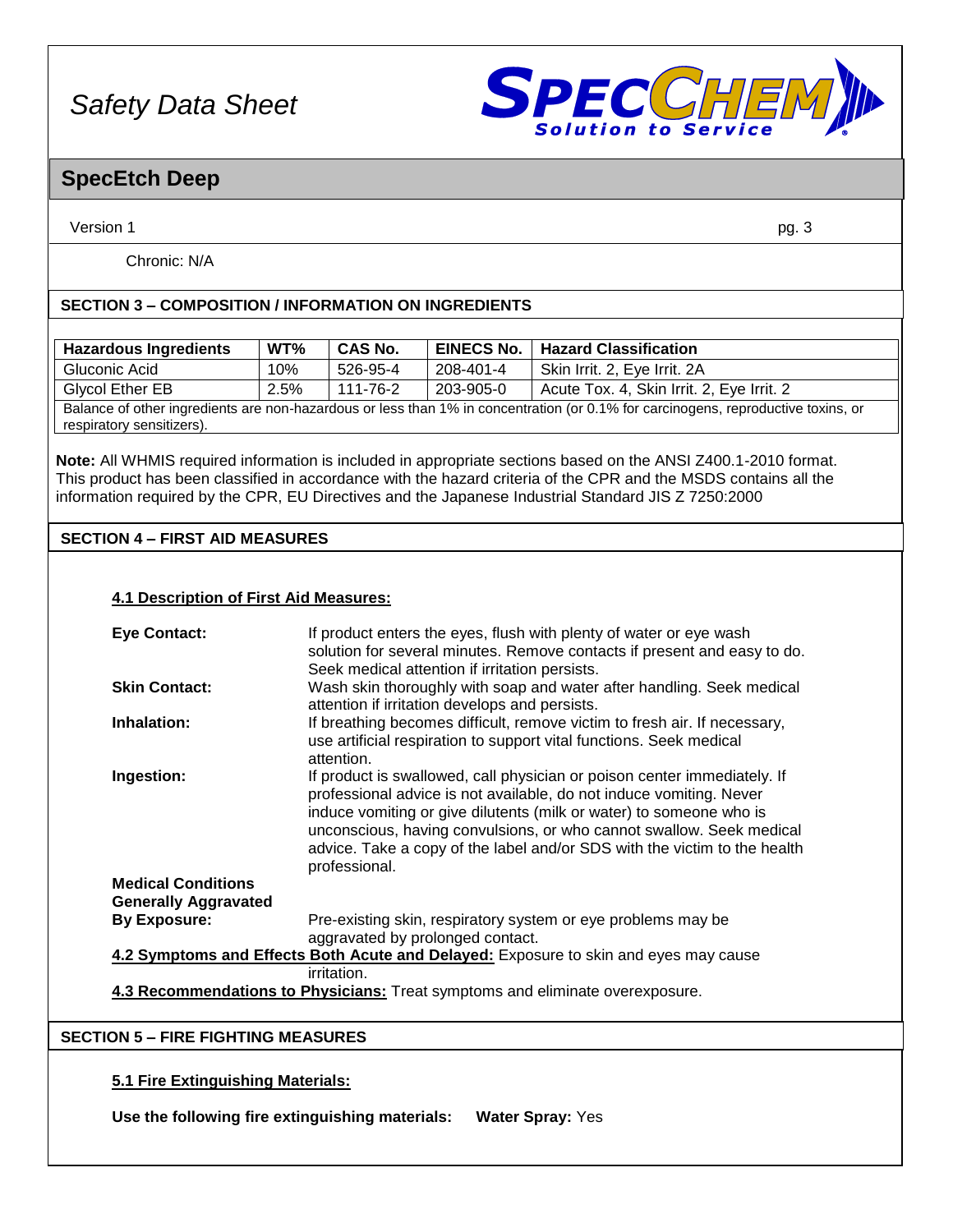

### **SpecEtch Deep**



#### **6.1 Personal Precautions, Protective Equipment and Emergency Procedures:**

Use cautious judgment when cleaning up spill. Wear suitable protective clothing, gloves, and eye/face protection.

#### **6.2 Environmental Precautions:**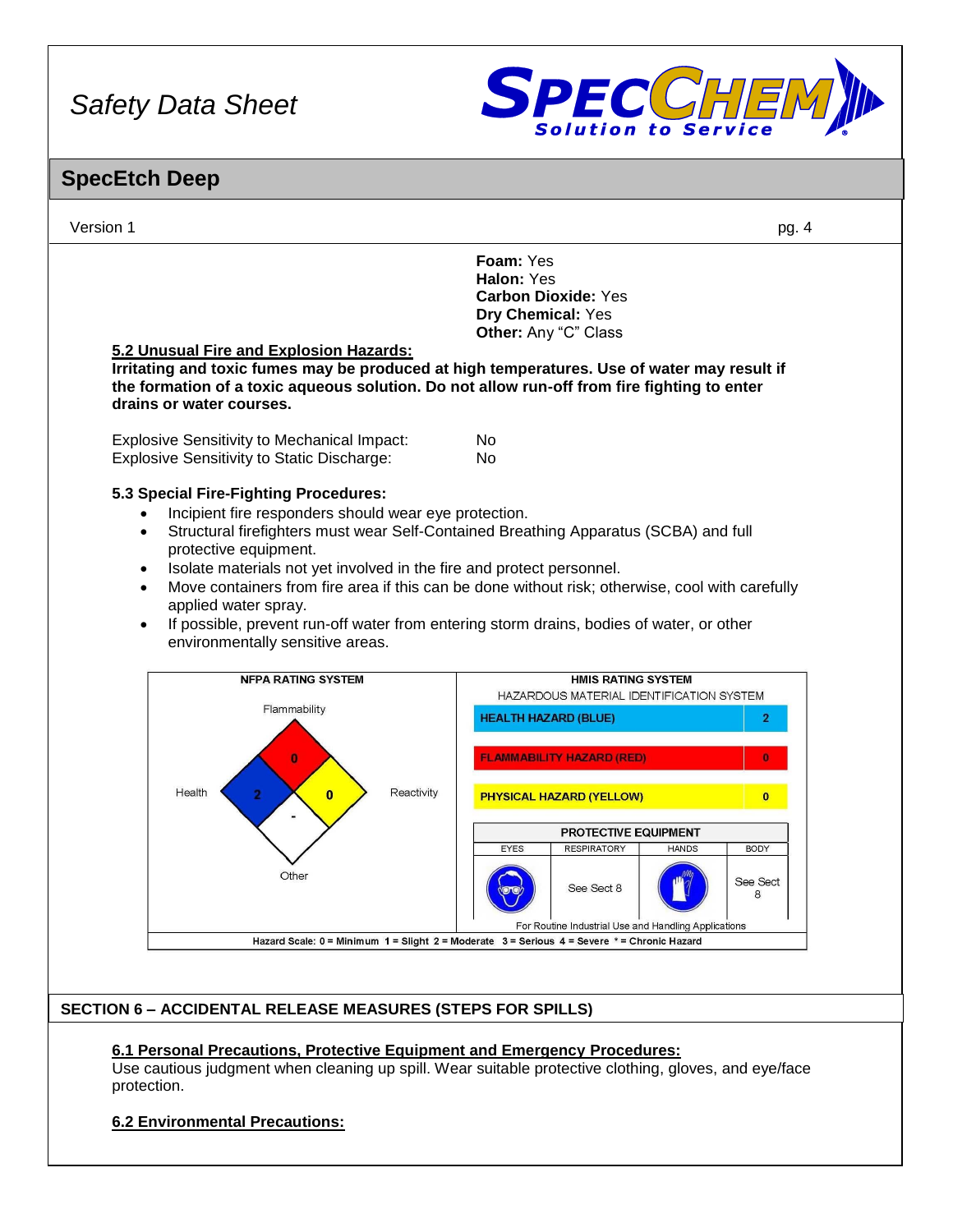

### **SpecEtch Deep**

Version 1 pg. 5

Construct a dike to prevent spreading. Keep out of sewers, storm drains, surface waters, and soils.

#### **6.3 Spill and Leak Response:**

#### **Small Spills:**

- Collect material via broom or mop. Place in tightly sealed containers for proper disposal.
- Approach spill areas with caution.
- If liquid was introduced, create a dike or trench to contain material.
- Soak up with absorbent material such as clay, sand or other suitable non-reactive material.

#### **Large Spills:**

- Place in leak-proof containers. Seal tightly for proper disposal.
- Dispose of in accordance with U.S. Federal, State, and local hazardous waste disposal regulations and those of Canada and its Provinces, those of Australia, Japan and EU Member States (see Section 13, Disposal Considerations).

#### **SECTION 7 - HANDLING AND STORAGE**

#### **7.1 Precautions for Safe Handling:**

To prevent eye contact under the foreseeable conditions of use, wear appropriate safety eyewear. When handling, do not eat, drink, or smoke. Wash thoroughly after handling.

#### **7.2 Storage and Handling Practices:**

Keep away from incompatible materials. Keep container closed when not in use and store in well ventilated area.

#### **7.3 Specific Uses:**

Non-corrosive, non-chloride accelerating admixture..

#### **SECTION 8 – EXPOSURE CONTROLS / PERSONAL PROTECTION**

#### **8.1 Exposure Parameters:**

| Ingredients            | <b>CAS No.</b> | <b>OSHA PEL</b>      | <b>NIOSH PEL</b>     |
|------------------------|----------------|----------------------|----------------------|
| Gluconic Acid          | 526-95-4       | Not Listed           | <b>Not Listed</b>    |
| <b>Givcol Ether EB</b> | 111-76-2       | TWA 50ppm (240mg/m3) | TWA 5ppm $(24mg/m3)$ |

### **8.2 Exposure Controls:**

**Ventilation and Engineering Controls:** Use with adequate ventilation to ensure

exposure levels are maintained below the limits provided above.

*The following information on appropriate Personal Protective Equipment is provided to assist employers in complying with OSHA regulations found in 29 CFR Subpart I (beginning at 1910.132), or standards of EU member states (including EN 149 for respiratory PPE, and EN 166 for face/eye protection), and those of Japan. Please reference applicable regulations and standards for relevant details.*

**Respiratory Protection:** Not required for properly ventilated areas.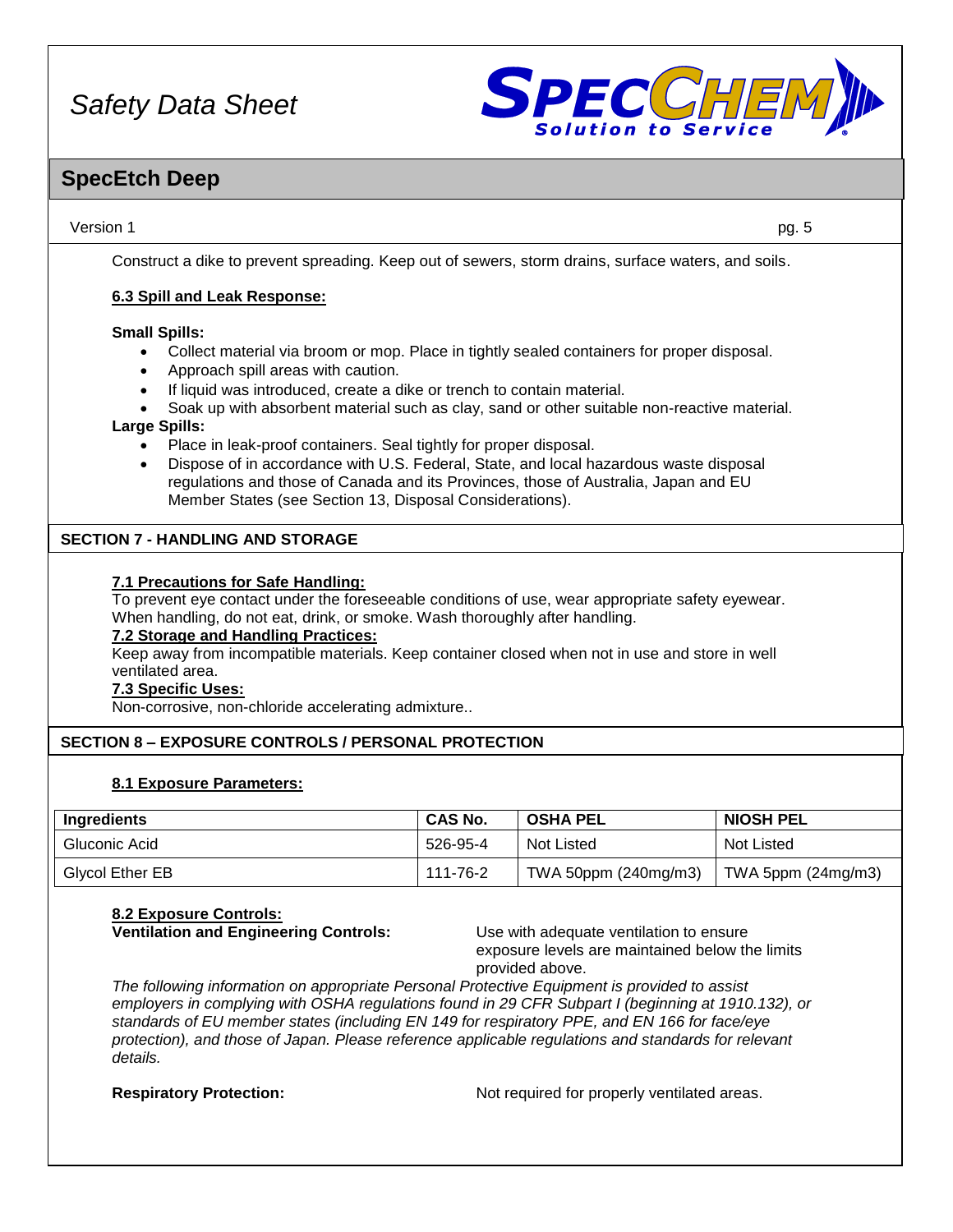

### **SpecEtch Deep**

| Version 1               | pg. 6                                                                                                                                                                                                                                                                                                                                                                                                                                                                                                 |
|-------------------------|-------------------------------------------------------------------------------------------------------------------------------------------------------------------------------------------------------------------------------------------------------------------------------------------------------------------------------------------------------------------------------------------------------------------------------------------------------------------------------------------------------|
|                         | Maintain airborne contaminant concentrations<br>below guidelines listed above, if applicable. If<br>necessary, use only respiratory protection<br>authorized in the U.S. Federal OSHA<br><b>Respiratory Protection Standard (29 CFR)</b><br>1910.134), equivalent U.S. State standards,<br>Canadian CSA Standard Z94.4-93, the<br>European Standard EN149, or EU member<br>states.                                                                                                                    |
| <b>Eye Protection:</b>  | Safety glasses or goggles are required.<br>If necessary, refer to U.S. OSHA 29 CFR<br>1910.133, Canadian Standards, and the<br>European Standard EN166, Australian<br>Standards, or relevant Japanese Standards.                                                                                                                                                                                                                                                                                      |
| <b>Hand Protection:</b> | Chemical resistant gloves are required to<br>prevent skin contact.<br>If necessary, refer to U.S. OSHA 29 CFR<br>1910.138, the European Standard DIN EN 374,<br>the appropriate Standards of Canada, Australian<br>Standards, or relevant Japanese Standards.                                                                                                                                                                                                                                         |
| <b>Body Protection:</b> | Use body protect appropriate to task being<br>performed.<br>If necessary, refer to appropriate Standards of<br>Canada, or appropriate standards of the EU,<br>Australian Standards, or relevant Japanese<br>Standards. If a hazard of injury to the feet exists<br>due to falling objects, rolling objects, where<br>objects may pierce the soles of the feet or where<br>employee's feet may be exposed to electrical<br>hazards, use foot protection, as described in<br>U.S. OSHA 29 CFR 1910.136. |

#### **SECTION 9 – PHYSICAL AND CHEMICAL PROPERTIES**

**9.1 Information on Basic Physical and Chemical Properties:**

**Appearance (Physical State and Color):** Red Transparent Liquid **Odor:** None **Odor Threshold:** No data available **pH:** 4.0-5.0 **Melting/Freezing Point:** No data available **Boiling Point:** 212°F (100°C) **Flash Point:** Not available **Evaporation Rate:** No data available **Flammability (Solid; Gas):** Not applicable **Upper/Lower Flammability or Explosion Limits:** Not data available **Vapor Pressure (mm Hg @ 20°C (68° F):** No data available **Vapor Density:** Heavier than air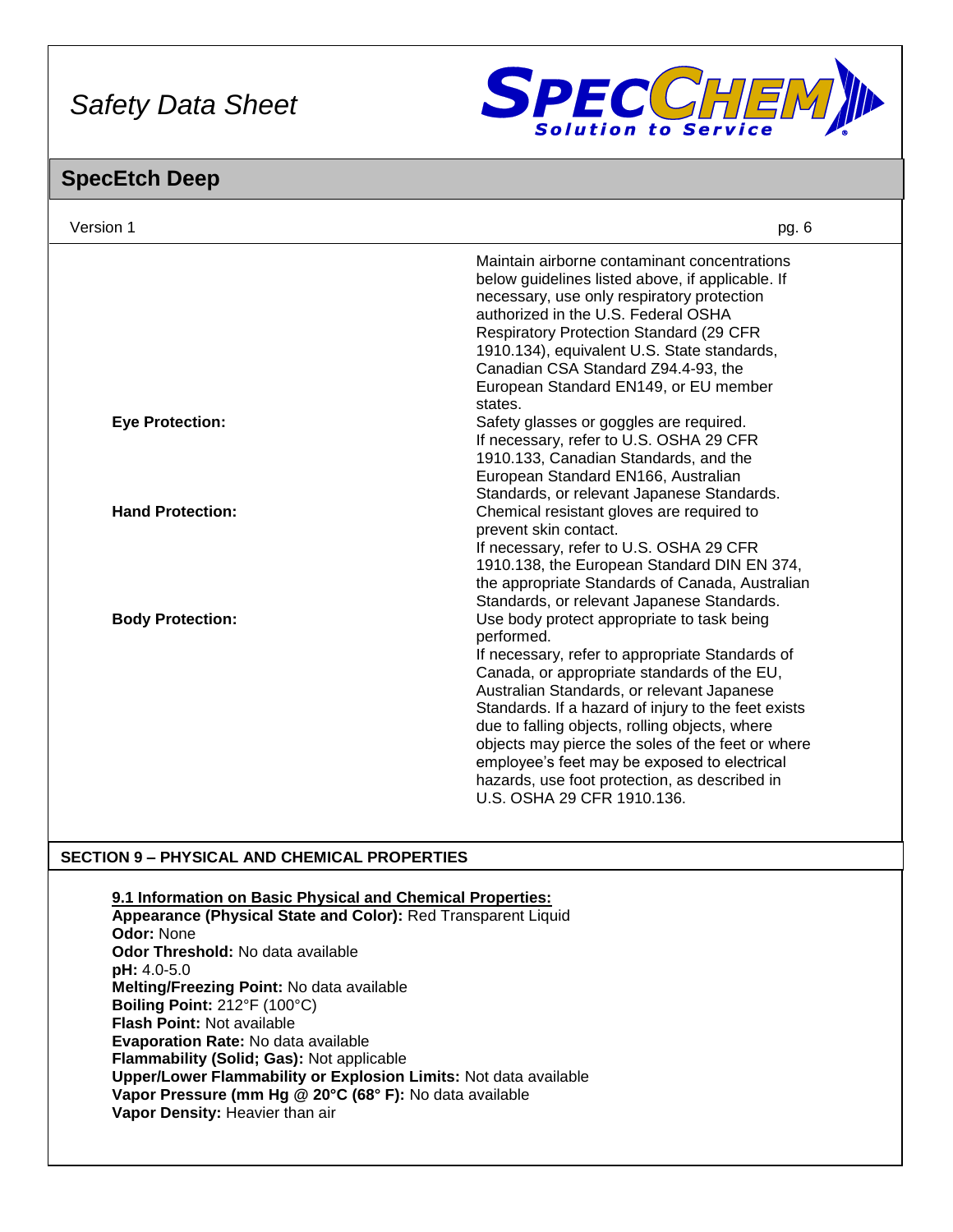

## **SpecEtch Deep**

| Version 1                                                                                                                                                                                                                                                                                                                                                                                                          | pg. 7                                                                                                                                                                                                                                                           |  |
|--------------------------------------------------------------------------------------------------------------------------------------------------------------------------------------------------------------------------------------------------------------------------------------------------------------------------------------------------------------------------------------------------------------------|-----------------------------------------------------------------------------------------------------------------------------------------------------------------------------------------------------------------------------------------------------------------|--|
| Relative Density: No data available<br><b>Specific Gravity: 1.05</b><br>Solubility in Water: 100%<br>Weight per Gallon: No data available<br>Partition Coefficient (n-octanol/water): No data available<br>Auto-Ignition Temperature: No data available<br>Decomposition Temperature: No data available<br>Viscosity: No data available<br>9.2 Other Information: No data available                                |                                                                                                                                                                                                                                                                 |  |
| <b>SECTION 10 - STABILITY AND REACTIVITY</b>                                                                                                                                                                                                                                                                                                                                                                       |                                                                                                                                                                                                                                                                 |  |
| 10.1 Reactivity:<br>10.2 Stability:<br>10.3 Possibility of Hazardous Reactions: Will not occur.<br>10.4 Conditions to Avoid:<br>10.5 Incompatible Substances:<br>to decomposition.                                                                                                                                                                                                                                 | This product is not reactive.<br>Stable under conditions of normal storage and use.<br>Incompatibles.<br>Strong oxidizing agents, strong acids, strong bases.<br>10.6 Hazardous Decomposition Products: Carbon dioxide and carbon monoxide may form when heated |  |
| <b>SECTION 11 - TOXICOLOGY INFORMATION</b>                                                                                                                                                                                                                                                                                                                                                                         |                                                                                                                                                                                                                                                                 |  |
| 11.1 Information on Toxicological Effects:<br><b>Toxicity Data:</b>                                                                                                                                                                                                                                                                                                                                                |                                                                                                                                                                                                                                                                 |  |
| 111-76-2<br><b>Glycol Ether EB</b>                                                                                                                                                                                                                                                                                                                                                                                 | LD50 Oral - Rat<br>470 mg/kg                                                                                                                                                                                                                                    |  |
| <b>Suspected Cancer Agent:</b>                                                                                                                                                                                                                                                                                                                                                                                     | Ingredients within this product are not found on one or more of<br>the following lists: FEDERAL OSHA Z LIST, NTP, IARC, or<br>CAL/OSHA and therefore are considered to be cancer-causing<br>agents by these agencies.                                           |  |
| Irritancy:                                                                                                                                                                                                                                                                                                                                                                                                         | This product is expected to cause irritation to the skin, eyes<br>and respiratory system.                                                                                                                                                                       |  |
| <b>Sensitization to the Product:</b><br><b>Germ Cell Mutagenicity:</b>                                                                                                                                                                                                                                                                                                                                             | This product is not expected to cause skin sensitization.<br>This product contains ingredients that are suspected to be a<br>germ cell mutagenic.                                                                                                               |  |
| <b>Reproductive Toxicity:</b>                                                                                                                                                                                                                                                                                                                                                                                      | This product is not expected to be a human reproductive<br>toxicant.                                                                                                                                                                                            |  |
| <b>SECTION 12 - ECOLOGICAL INFORMATION</b>                                                                                                                                                                                                                                                                                                                                                                         |                                                                                                                                                                                                                                                                 |  |
|                                                                                                                                                                                                                                                                                                                                                                                                                    |                                                                                                                                                                                                                                                                 |  |
| 12.1 Toxicity:                                                                                                                                                                                                                                                                                                                                                                                                     |                                                                                                                                                                                                                                                                 |  |
| 111-76-2<br><b>Glycol Ether EB</b><br>$LC50 - Fish$<br>$200$ mg/l $-$ 96h<br>12.2 Persistence and Degradability:<br>No specific data available on this product.<br>12.3 Bioaccumulative Potential:<br>No specific data available on this product.<br>12.4 Mobility in Soil:<br>No specific data available on this product.<br>12.5 Results of PBT and vPvB Assessment: No specific data available on this product. |                                                                                                                                                                                                                                                                 |  |
|                                                                                                                                                                                                                                                                                                                                                                                                                    |                                                                                                                                                                                                                                                                 |  |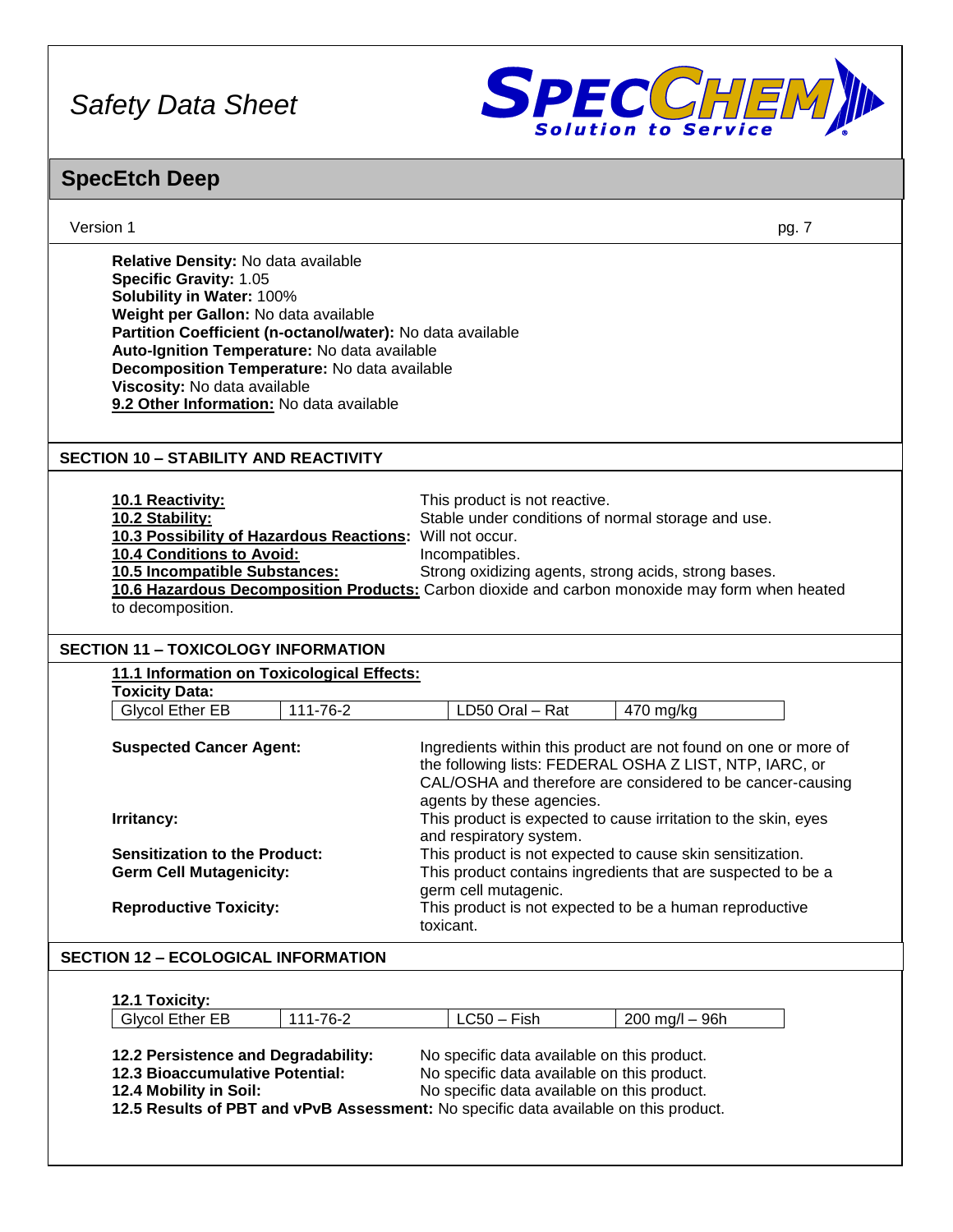

### **SpecEtch Deep**

| Version 1                                                          | pg. 8                                                                                                                                                      |
|--------------------------------------------------------------------|------------------------------------------------------------------------------------------------------------------------------------------------------------|
| 12.6 Other Adverse Effects:<br>12.7 Water Endangerment Class:      | No data available<br>At present, there are no ecotoxicological assessments<br>for this product.                                                            |
| <b>SECTION 13 - DISPOSAL CONSIDERATIONS</b>                        |                                                                                                                                                            |
| <b>13.1 Waste Treatment Methods:</b>                               | Waste disposal must be in accordance with<br>appropriate U.S. Federal, State, and local<br>regulations, those of Australia, EU Member<br>States and Japan. |
| 13.2 EU Waste Code:                                                | Not determined                                                                                                                                             |
| <b>SECTION 14 - TRANSPORTATION INFORMATION</b>                     |                                                                                                                                                            |
|                                                                    |                                                                                                                                                            |
| 14.1 U.S. Department of Transportation (DOT) Shipping Regulations: |                                                                                                                                                            |
|                                                                    | This product is classified (per 49 CFR 172.101) by the U.S. Department of Transportation, as follows.                                                      |
| <b>UN Identification Number:</b>                                   | Not applicable                                                                                                                                             |
| <b>Proper Shipping Name:</b>                                       | Not regulated                                                                                                                                              |
| <b>Hazard Class Number and Description:</b>                        | Not applicable                                                                                                                                             |
| <b>Packing Group:</b>                                              | Not applicable                                                                                                                                             |
| <b>DOT Label(s) Required:</b>                                      | Not applicable                                                                                                                                             |
| <b>North American Emergency</b>                                    |                                                                                                                                                            |
| <b>Response Guidebook Number:</b>                                  | Not applicable                                                                                                                                             |
| <b>14.2 Environmental Hazards:</b>                                 |                                                                                                                                                            |
| <b>Marine Pollutant:</b>                                           | The components of this product are not designated by                                                                                                       |
|                                                                    | the Department of Transportation to be Marine<br>Pollutants (49 CFR 172.101, Appendix B).                                                                  |
| 14.3 Special Precaution for User:                                  | None                                                                                                                                                       |
| 14.4 International Air Transport Association                       |                                                                                                                                                            |
| <b>Shipping Information (IATA):</b>                                | Not regulated.                                                                                                                                             |
| 14.5 International Maritime Organization                           |                                                                                                                                                            |
| <b>Shipping Information (IMO):</b>                                 |                                                                                                                                                            |
| <b>UN Identification Number:</b>                                   | Not applicable                                                                                                                                             |
| <b>Proper Shipping Name:</b>                                       | Not regulated                                                                                                                                              |
| <b>Hazard Class Number and Description:</b>                        | Not applicable                                                                                                                                             |
| <b>Packing Group:</b>                                              | Not applicable                                                                                                                                             |
| <b>EMS-No:</b>                                                     | Not applicable                                                                                                                                             |
|                                                                    |                                                                                                                                                            |
| <b>SECTION 15 - REGULATORY INFORMATION</b>                         |                                                                                                                                                            |
|                                                                    |                                                                                                                                                            |

#### **15.1 Safety, Health and Environmental Regulations Specific for the Substance or Mixture:** United States Regulations:

**U.S. SARA Reporting Requirements:**

The components of this product are subject to the reporting requirements of Sections 302, 304, and 313 of Title III of the Superfund Amendments and Reauthorization Act.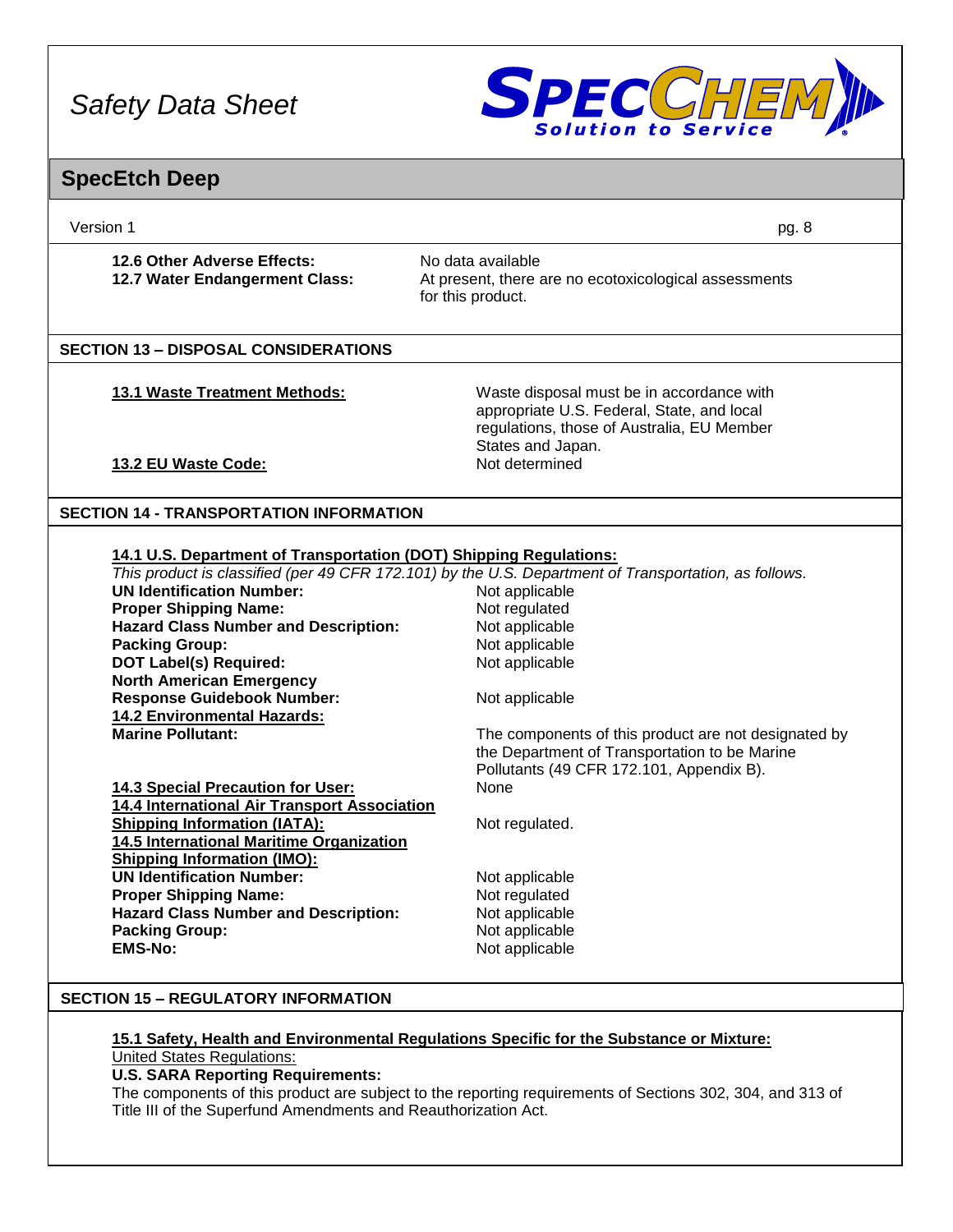

### **SpecEtch Deep**

Version 1 pg. 9 **U.S. SARA 311/312:** Acute Health: Yes; Chronic Health: No; Fire: No; Reactivity; No **U.S. CERCLA Reportable Quantity:** None **U.S. TSCA Inventory Status:** The components of this product are listed on the TSCA Inventory or are exempted from listing. **Other U.S. Federal Regulations:** None known **California Safe Drinking Water and Toxic Enforcement Act (Proposition 66):** This product does not contain ingredients on the Proposition 65 Lists. **15.2 Canadian Regulations: Canadian DSL/NDSL Inventory Status:** Components are DSL Listed, NDSL Listed and/or are exempt from listing **Other Canadian Regulations:** Not applicable **Canadian Environmental Protection Act (CEPA) Priorities Substances Lists:** This product has been classified in accordance with the hazard criteria of the Controlled Products Regulations and the MSDS contains all of the information required by those regulations. **Canadian WHMIS Classification and Symbols:** This product is Class B2, Flammable Liquid, and D2B, Materials causing other toxic effects, per WHMIS Controlled Product Regulations. **15.3 European Economic Community Information:** This product meets the definition of a hazardous substance or preparation as defined by the European Union Council Directives 67/548/EEC, 1999/45/EC, 1272/2008/EC and subsequent Directives. See Section 2 for Details. **Chemical Safety Assessment:** No Chemical Safety Assessment has been carried out for this substance/mixture by the supplier. **15.4 Australian Information for Product:** Components of this product are listed on the International Chemical Inventory list. **15.5 Japanese Information for Product:** Japanese Minister of International Trade and Industry (MITI) Status: The components of this product are not listed as Class I specified Chemical Substances, Class II Specified Chemical Substances, or Designated Chemical Substances by the Japanese MITI. **15.6 International Chemical Inventories:** Listing of the components on individual country Chemical Inventories is as follows: Australian Inventory of Chemical Substances (AICS): Listed Korean Existing Chemicals List (ECL): Listed Japanese Existing National Inventory of Chemical Substances (ENCS): Listed Philippines Inventory if Chemicals and Chemical Substances (PICCS): Listed U.S. TSCA: Listed